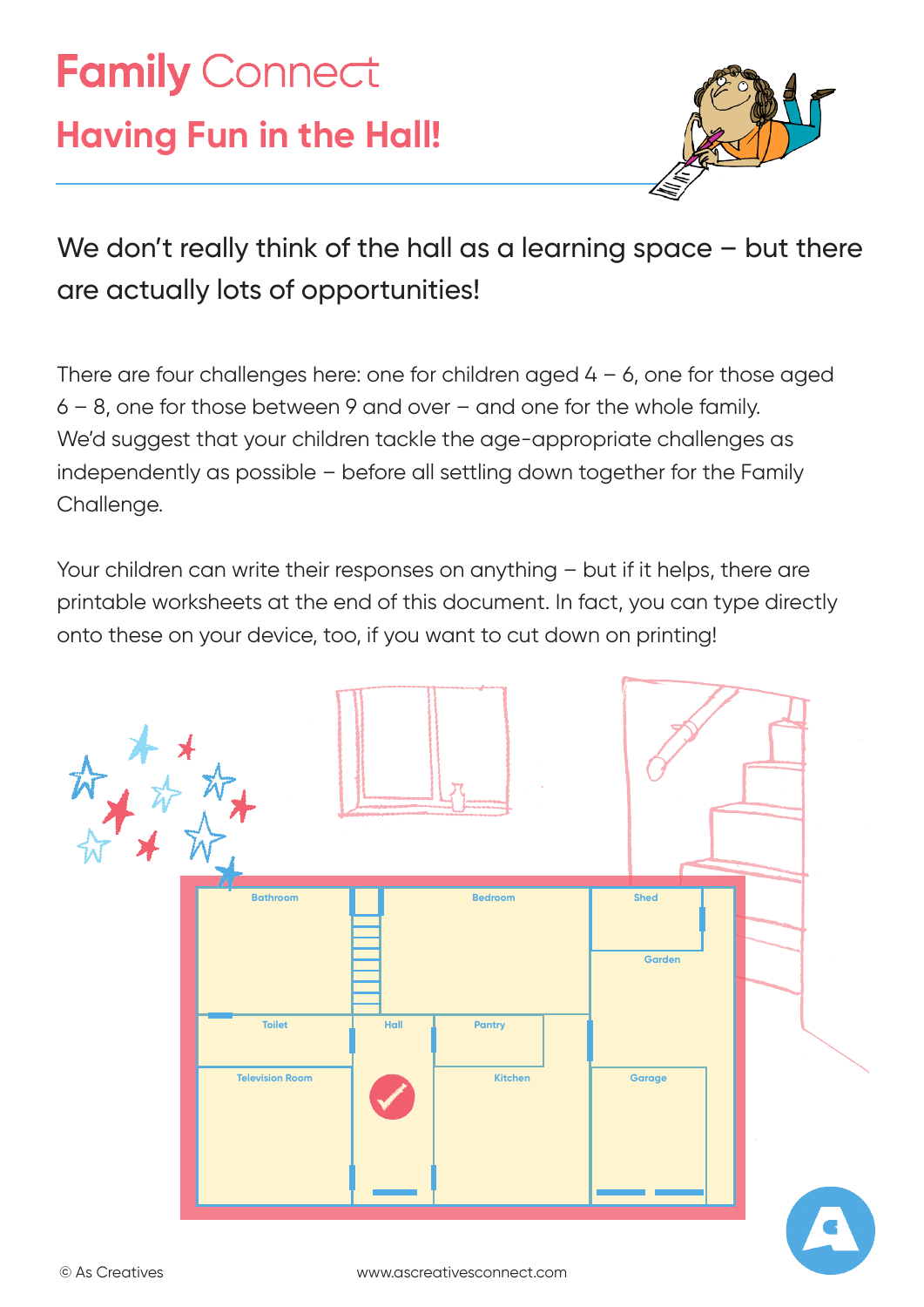

#### Challenge 1: Literacy

Ask your child/children to imagine that Goldilocks is coming to visit. Talk about the character of Goldilocks – what sort of person is she? What message would they like to send to her on her arrival – a message that would make her feel welcome, but discourage her from some of her less thoughtful actions?

The challenge now is to design – and make – an appropriate "Welcome" sign for the front door!

*We'd love to see your Welcome signs - so why not tweet pictures of them, using @AsCreatives and #FamilyConnect*

#### Challenge 2: Maths

Stand or sit in the hall with your child/children – and ask them to find an example of a circle, recording (in words and/or pictures) their response. The challenge now is to independently identify four more examples of "geometry in action", recording their responses each time ...

- Two squares or rectangles ...
- Three triangles ...
- A cylinder …
- A repeating pattern.

*Note: this is a great way of helping your child understand that we are all surrounded by maths!*

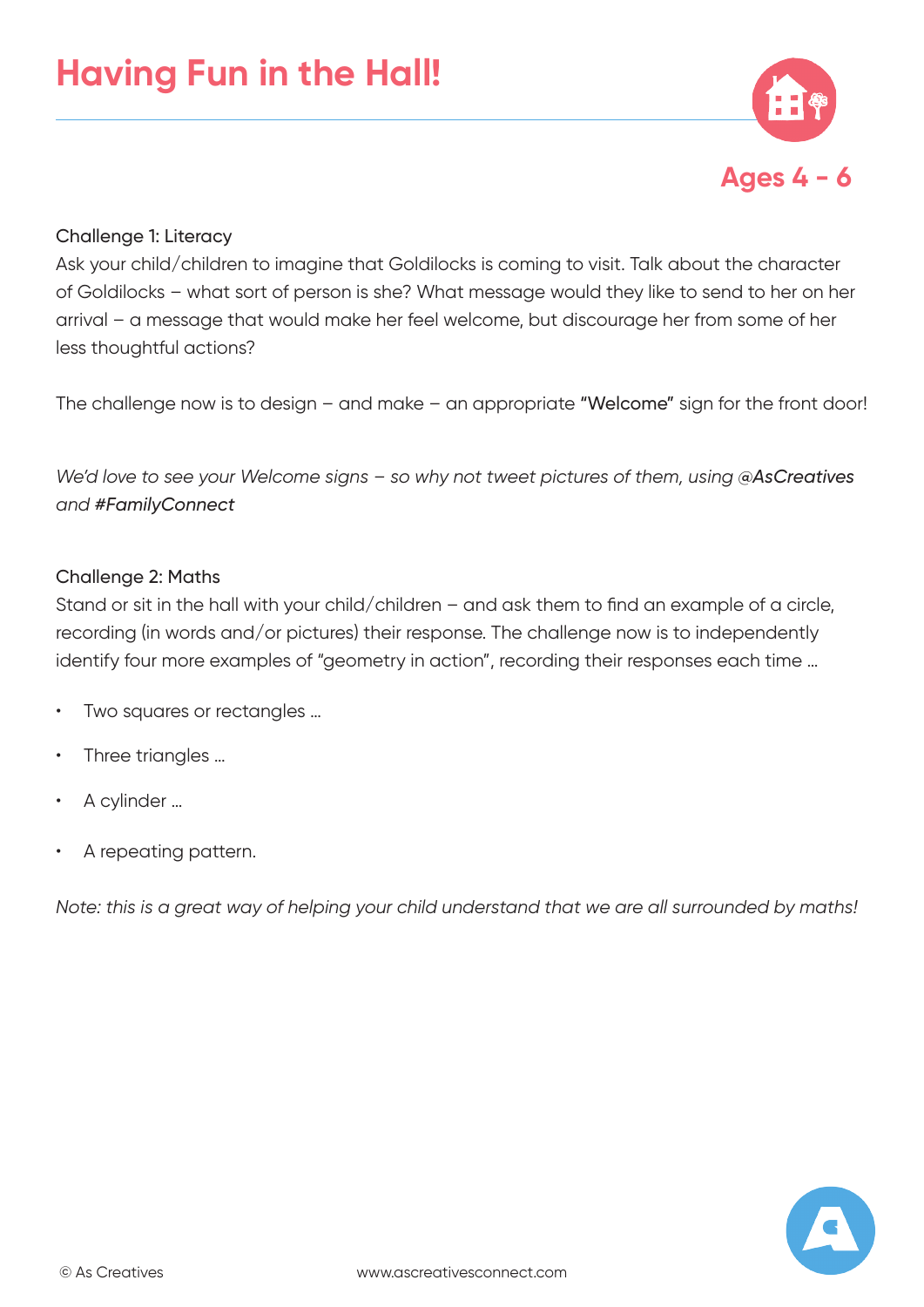

#### Challenge 3: Science

Explain that the first part of the challenge is to think about how different clothes are appropriate for different types of weather. Ask your child/children to go and find one item of clothing that will help most on a rainy day (wellingtons, for example). Once they have found something, discuss what features make the piece of clothing good for a rainy day. Tell your child/children to make a record of both the item of clothing and the type of weather (in words and/or images).

The next part of the challenge is for your child/children to think of four more types of weather – and identify appropriate items of clothing for each one (they should actually fetch the items, so that they can look at them closely). If they're struggling for ideas, of course, feel free to suggest the weather conditions yourself! Once again, all their responses and ideas should be recorded.

There's still one more layer to the challenge to go, though – because your child/children will have to return all the clothes to where they came from!

#### Challenge 4: History

Talk with your child/children about the concept of "the past" (or "history"!). The challenge is for them to find five different things in the hall that are older than they are. They should actually fetch the items, so that they can look at them closely; if your hall is tidier than ours, though, they can find items from elsewhere in the house that could reasonably end up in the hall!

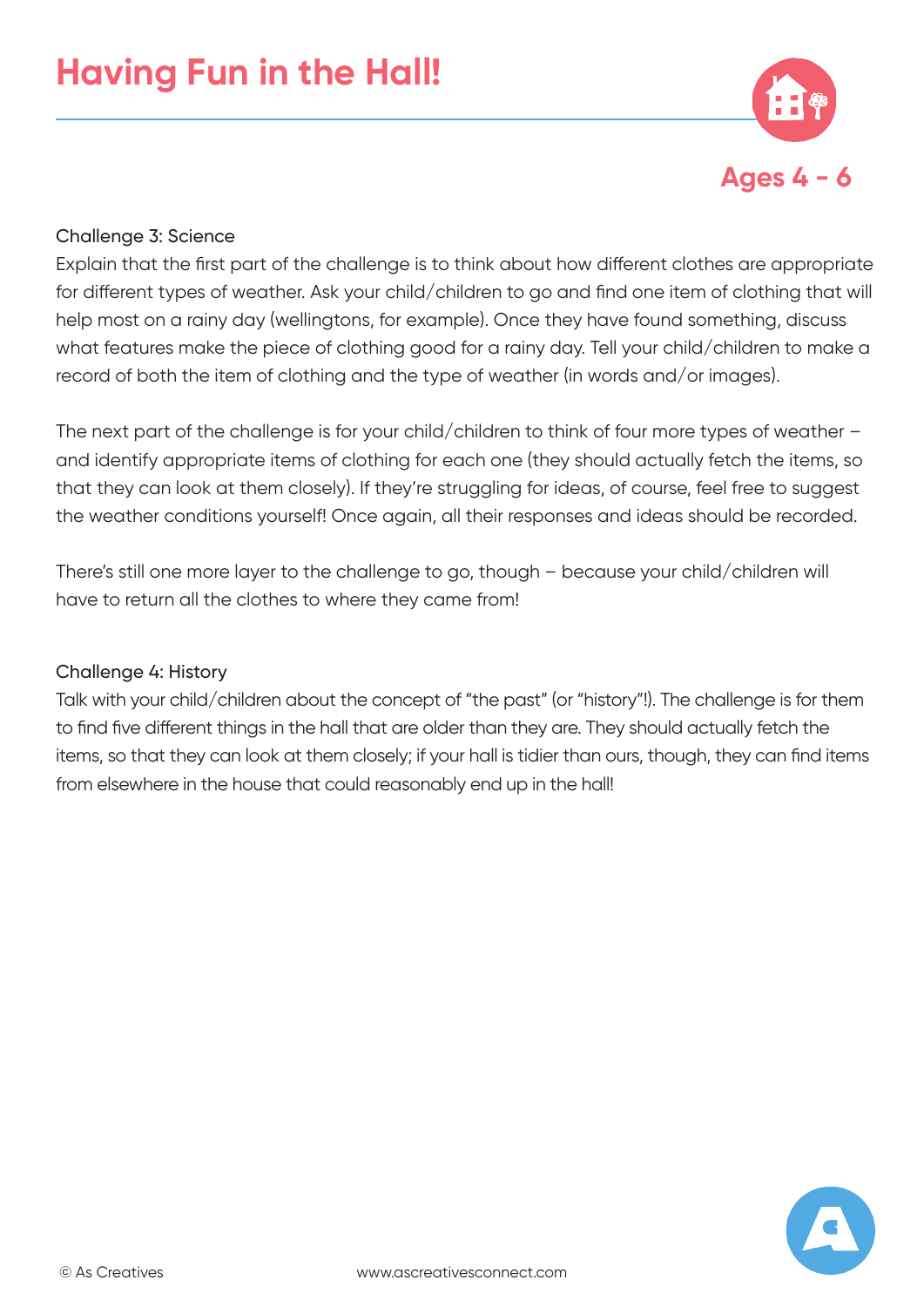

#### Challenge 1: Literacy

Ask your child/children to imagine that Goldilocks is coming to visit. Talk about the character of Goldilocks – what sort of person is she? Knowing her past record of helping herself to things in other people's houses, ask your child/children to write down four House Rules - to support Goldilocks in being a better guest, while still making her feel welcome!

#### Challenge 2: Maths

Explain that this is a "sorting" challenge (actually, let's use the correct term – this is all about data handling!). Tell them to select ten different items from the hall, and bring them all together in one place (if your hall is tidier than ours, they can look in other rooms for things that might sometimes end up in the hall). The challenge now is to find five different ways of sorting the objects. They should record each methodology they come up with – and, for each one, which groups the different objects end up in.

There's still one more layer to the challenge to go, though – because your child/children will have to return all the items to wherever they came from!

*Note: this is a great way of supporting your children in realising that mathematical problems don't always have "right" and "wrong" answers. Sometimes, it's all about deciding which is the most useful of a number of different "right" answers!*

*We'd love to see how you get on with this – so why not tweet photos of your towels, using @AsCreatives and #FamilyConnect*

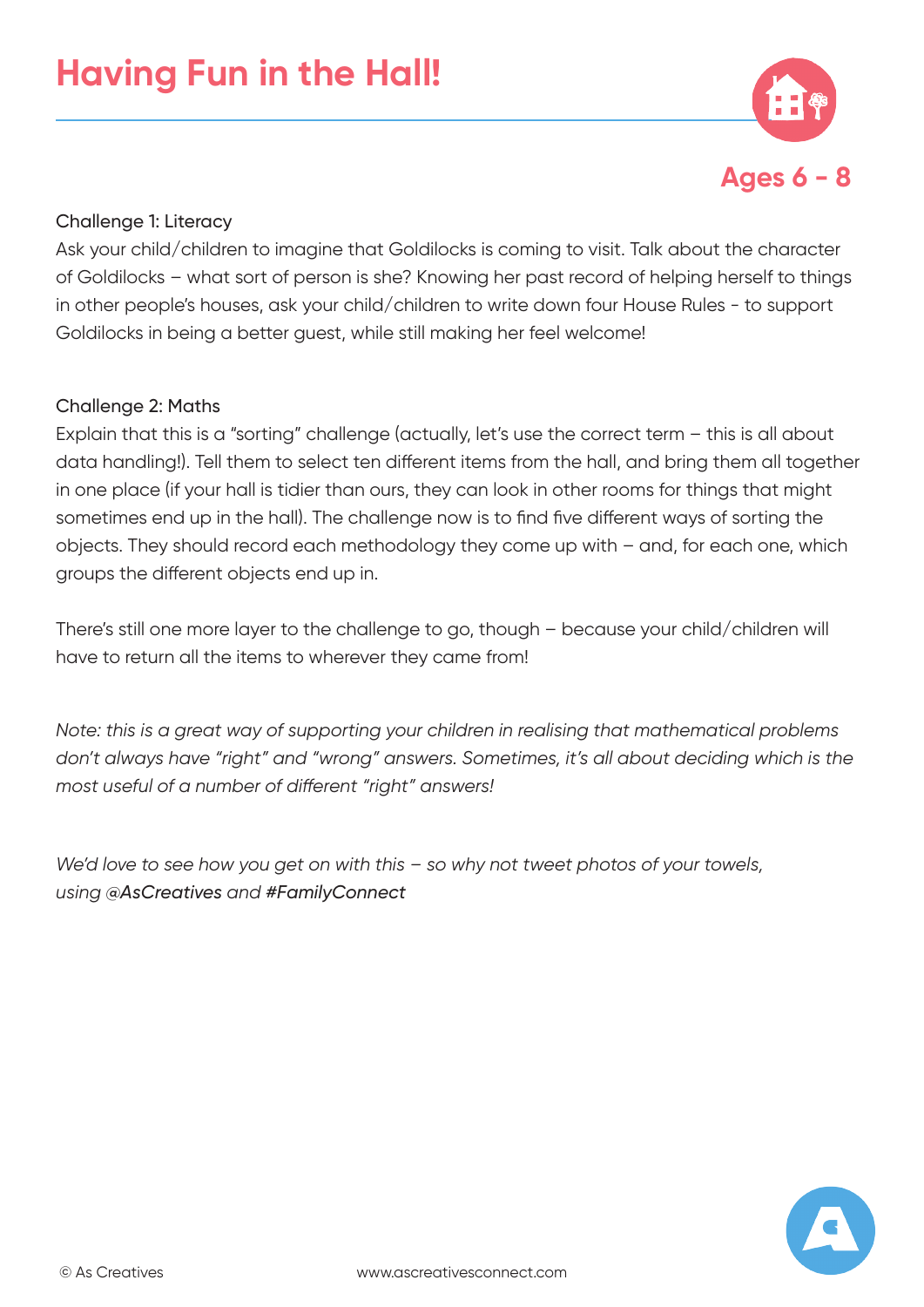

#### Challenge 3: Science

Explain that the challenge is to look at the different materials that make up the different types of footwear in the hall. Ask your child/children to pick five different shoes (ideally, these would be shoes you actually have – but if this isn't possible, ask your child/children to identify enough other types of footwear to get to five!).

Ask your child/children to select one of the types of footwear. Together, talk about what it is made from - and why those materials have been used for that particular shoe. For example, a running shoe is made of lightweight and flexible materials … to make it easier to run faster and further comfortably.

There's still one more layer to the challenge to go, though – because your child/children will have to return all the shoes to where they came from! Tell your child/children to record the type of footwear and their thoughts about it, before thinking about the other four items in the same way (and recording their findings).

#### Challenge 4: History

Talk with your child/children about the concept of "the past" (or "history"!). Ask your child/ children to imagine a child standing in the hall – but a child from a specific time in the past (the Victorian era, perhaps, or Tudor times – even the Stone Age!). What would that child's home have looked like? The challenge now is to draw a picture of that historical home!

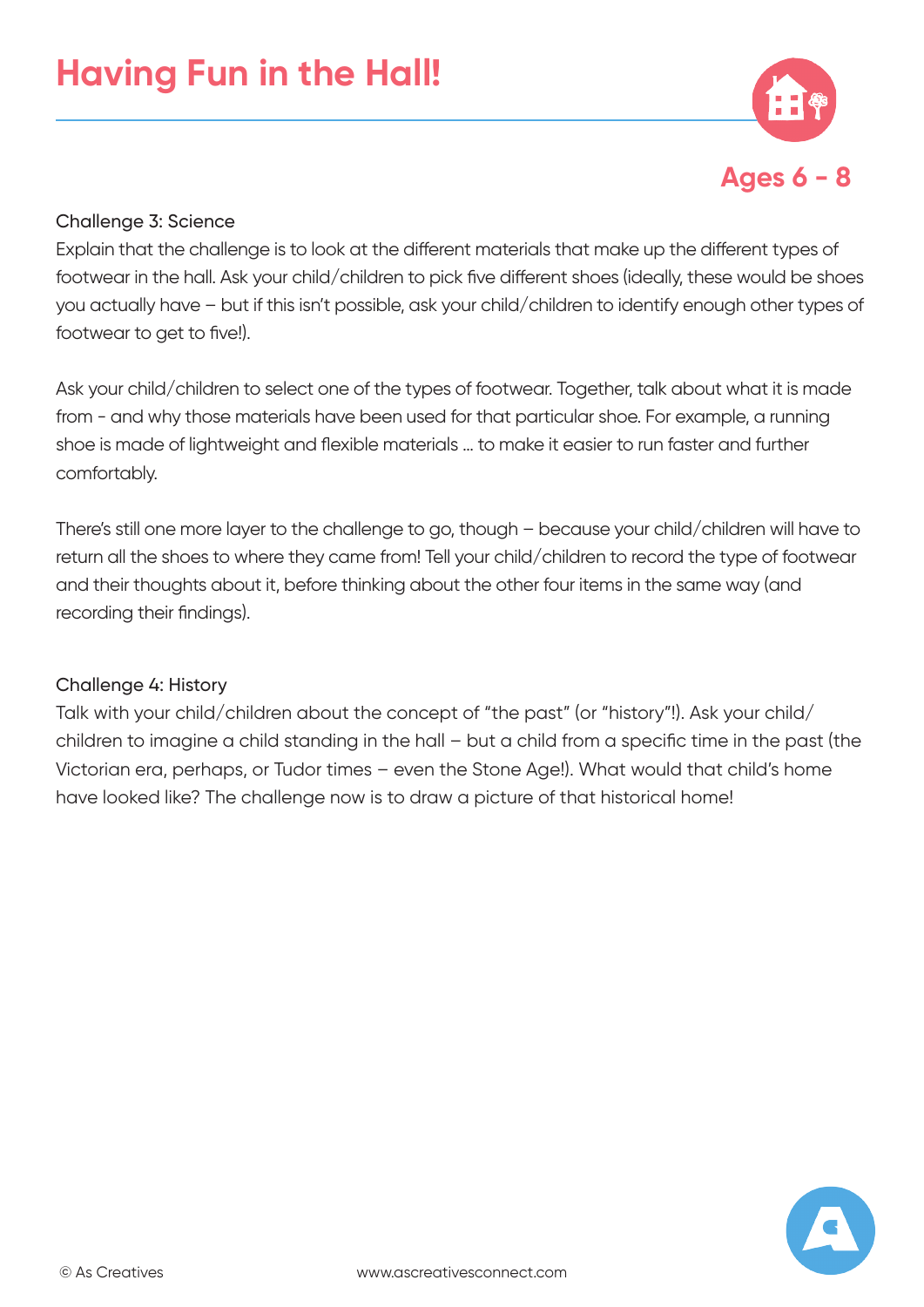

#### Challenge 1: Literacy

Ask your child/children to imagine that the stairs are in fact a time travelling portal. If you don't have stairs, any closed door will do! Explain that they can choose where in history or the future they would ask the stairs/door to take them. So – where would they go, and why? Explain that the challenge is to write a diary entry detailing their approach to the portal, how they are feeling – and what they see as the portal opens.

As an extension, allow your child/children to play a game of "make believe" to explore what happens when they go through the portal (you might even call this "role play" – and you might even decide to play along with them!). This, of course, will stimulate the next entry in the diary.

*Note: this is a great way of demonstrating that the best writing is born from experience! We'd love to see the diary entries – so why not tweet them, using @AsCreatives and #FamilyConnect*

#### Challenge 2: Maths

Ask your child/children to select any three objects to be found in the hall, together with a scarf. If your hall is tidier than ours, they can look in other rooms for things that might sometimes end up in the hall – and if there isn't a scarf in the house, a pair of trousers will do!

Lay the scarf (or whatever you're using) out so that it divides the hall into two, equal areas. Place the three objects in one of the areas, agreeing which one is A, which is B – and which is C. Explain that the challenge is to get all three into the other area – but obeying these rules …

- 1. Only one object can be moved at a time …
- 2. Someone must physically carry the objects between the areas ..
- 3. Object A can never be left alone with Object C …
- 4. Object B can never be left alone with Object A.

Leave your child/children alone to tackle the challenge – and to work out the minimum number of moves they have to make!

*Note: this is a great way of reinforcing your child's/children's understanding that problem solving is a key mathematical skill – even when there aren't any numbers involved!*

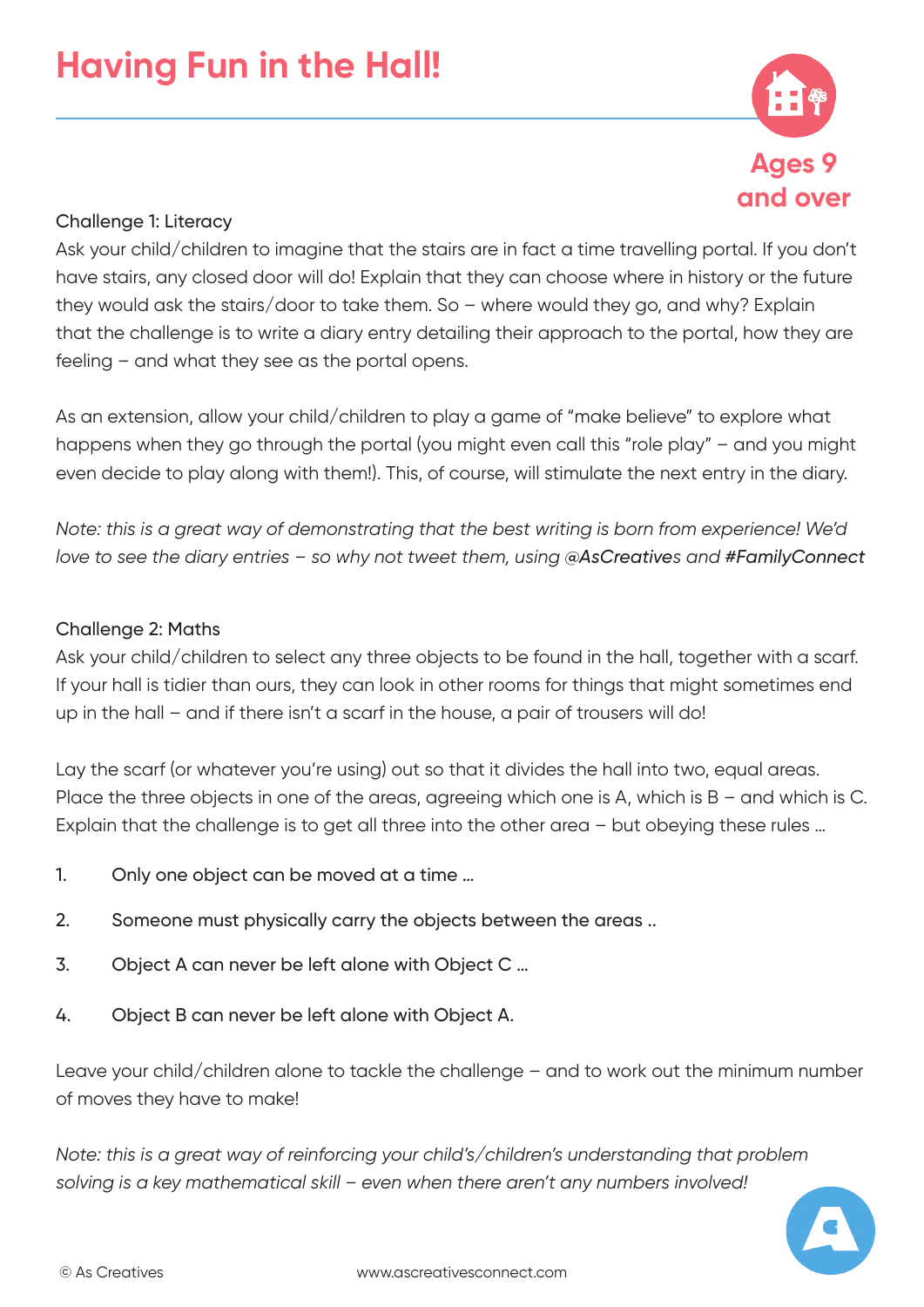

#### Challenge 3: Science

Explain that the challenge is to identify different forces that operate in the hall. Ask your child/ children to spend some time in the hall and identify five different forces that are in play in the space. For example, there may be a drawer for gloves etc - what forces are in play when we open the drawer? This could be friction and/or applied force.

When they have identified five different forces in the hall (and how they operate), they should write their answers down

#### Challenge 4: History

Ask your child/children to imagine that the front door opens – and a well known historical figure (either real or mythological) is standing there, observing social distancing, of course! Which five essential items would they have in their suitcase – and why have they chosen these? Ask your child/children to record their responses.

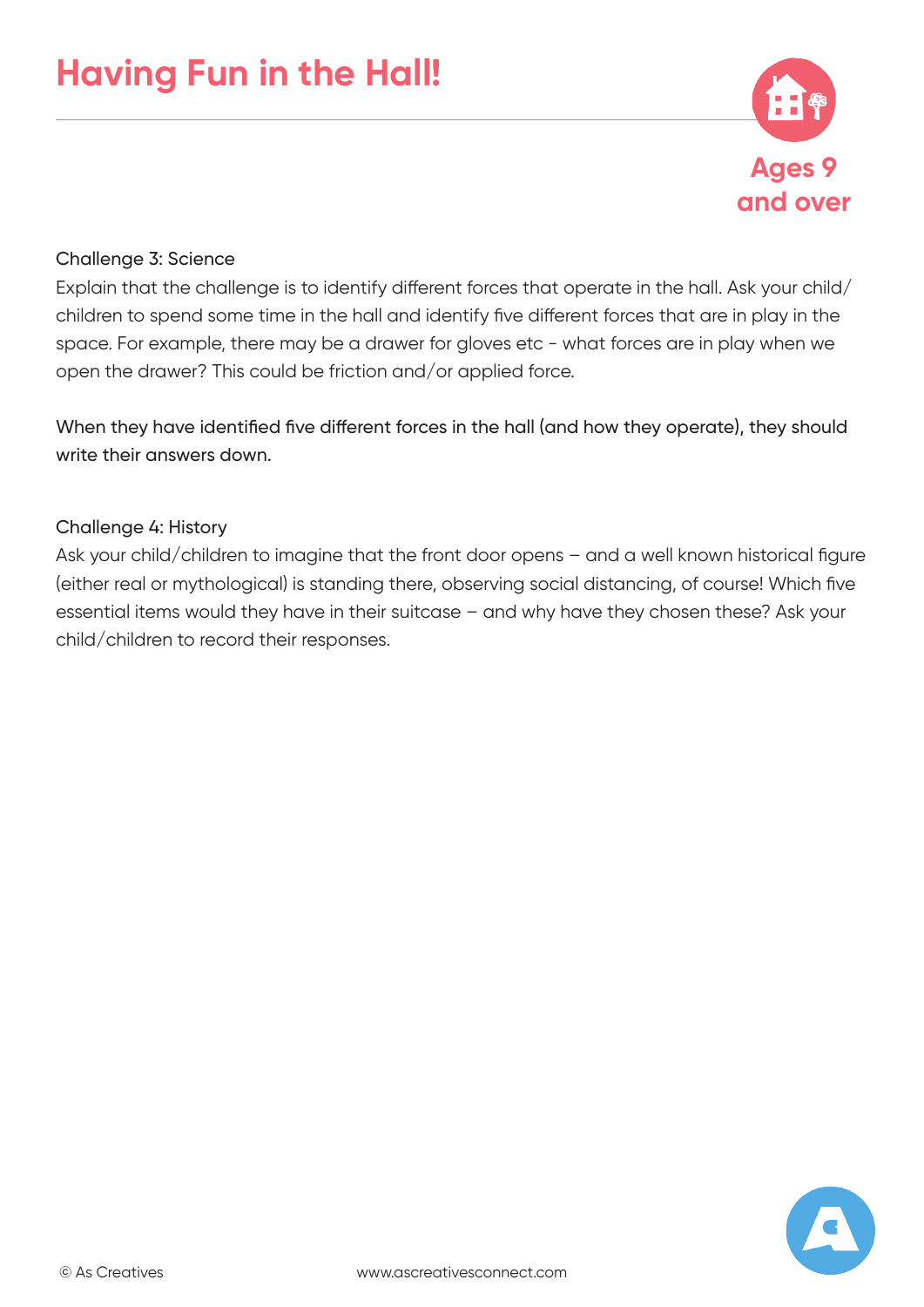

#### Getting Started

This is going to take a little while, so you might want to gather somewhere that's a bit more comfortable than the hall! Explain that you're going to play a game together – but that there are a few jobs to do first …

#### Resources

- Agree who is to undertake each of the following tasks and set to work ...
- Locating paper and a pair of scissors ...
- Cutting five strips of paper for each family member …
- Labelling the strips  $1 5$  ...
- Locating a different coloured pen/pencil/crayon for each family member ...
- Locating a container (a colander will do  $-$  or, if you don't have one to hand, a saucepan!)
- Locating a dice (if you don't have one, write the numbers  $1 6$  on separate pieces of paper, and place them in a second container …
- If you don't have any stairs, locating ten tins/packets of food.

Once you have everything you need, settle back down together. Give each family member (a) five strips of paper, labelled  $1 - 5$  ...

(b) a different coloured pen/pencil/crayon.

Make a note of who has which colour.

#### PSHE

You have two decisions to make as a whole family …

- 1. Do you want to put a time limit on the game or just keep going until it finishes?
- 2. What prize are you going to give to the winner? Exemption from a particular chore for a day always goes down well!

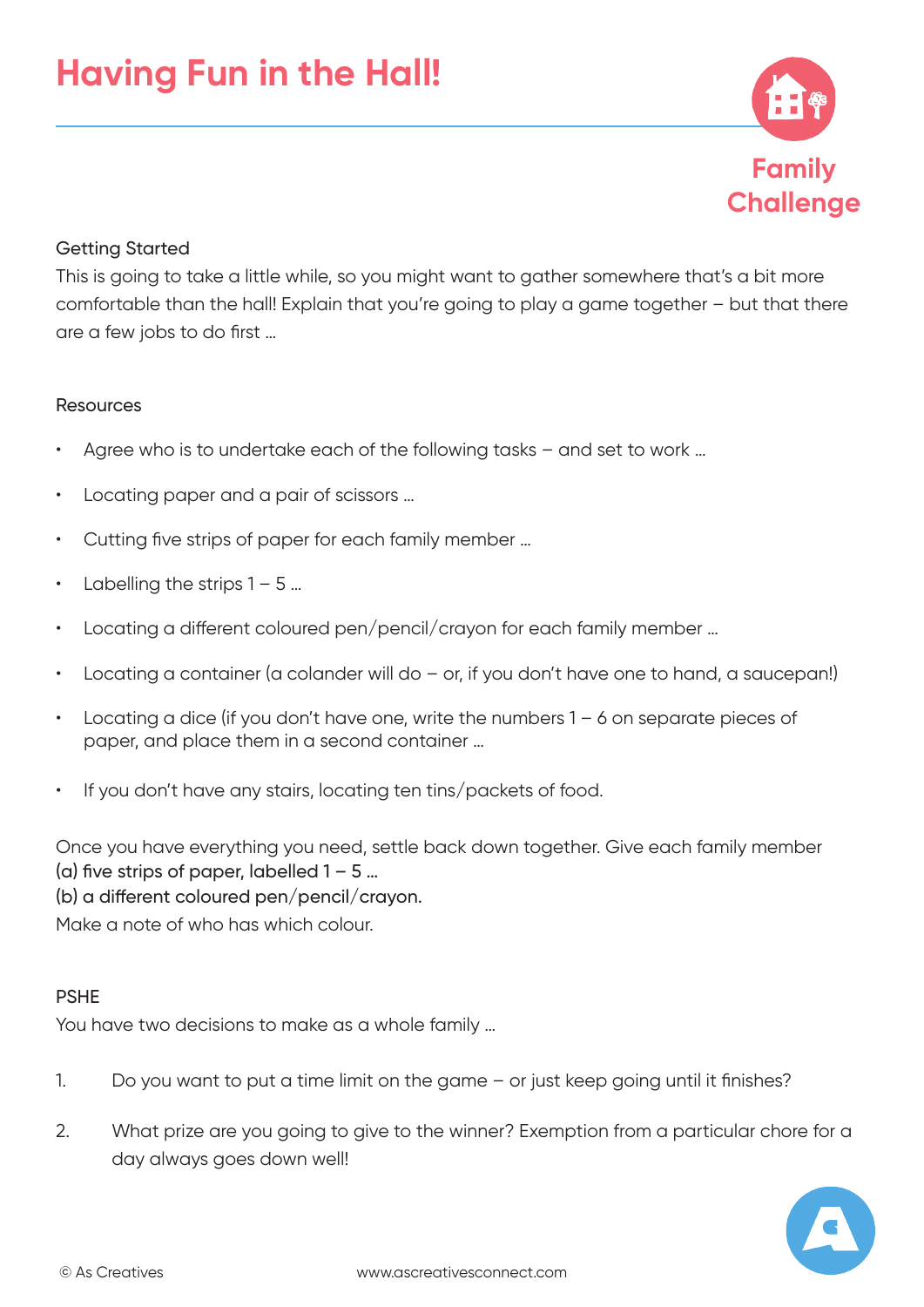

#### **Literacy**

One family member is going to ask a question (or different people can take it in turns). After each question, everyone should write their answer down on the appropriately numbered strip of paper, fold it up – and place it in the container. People should answer honestly – and are allowed to write their own names down.

- Question 1 the Goldilocks Question: who is the greediest member of the family?
- Question 2 the Elves and the Shoemaker Question: which member of the family is the best at making things?

#### Question 3 – the Troll Question (from the Billy Goats Gruff): who is the noisiest member of the family?

- Question 4 the Gingerbread Boy Question: which member of the family is the best cook?
- Question 5 the Little Red Riding Hood Question: who is the most helpful member of the family?

Once all the questions have been answered, jumble them all up in the container. Then make your way into the hall – making sure you have the questions and the dice (or the numbered pieces of paper) with you. If you don't have stairs, lay out the tins/packets of food to make ten stations.

#### Speaking and Listening – and Maths!

One member of the family should draw, at random, a piece of paper from the container, making sure that no-one else can see it – and read out both the question appropriate to the number on it and the name of the family member who gave the answer (determined by the number). So you might say, "Who does Lola think is the greediest member of the family?"

The youngest member of the family now has to give an answer. If the answer is wrong, they stay where they are. If the answer is correct, they climb two stairs/progress by two stations. At this point, whoever asked the question rolls the dice (or picks, at random, one of the numbers marked  $1 - 6$ ) – and announces the number. The contestant now has ten seconds to complete a piece of mental maths – and to respond with an answer …